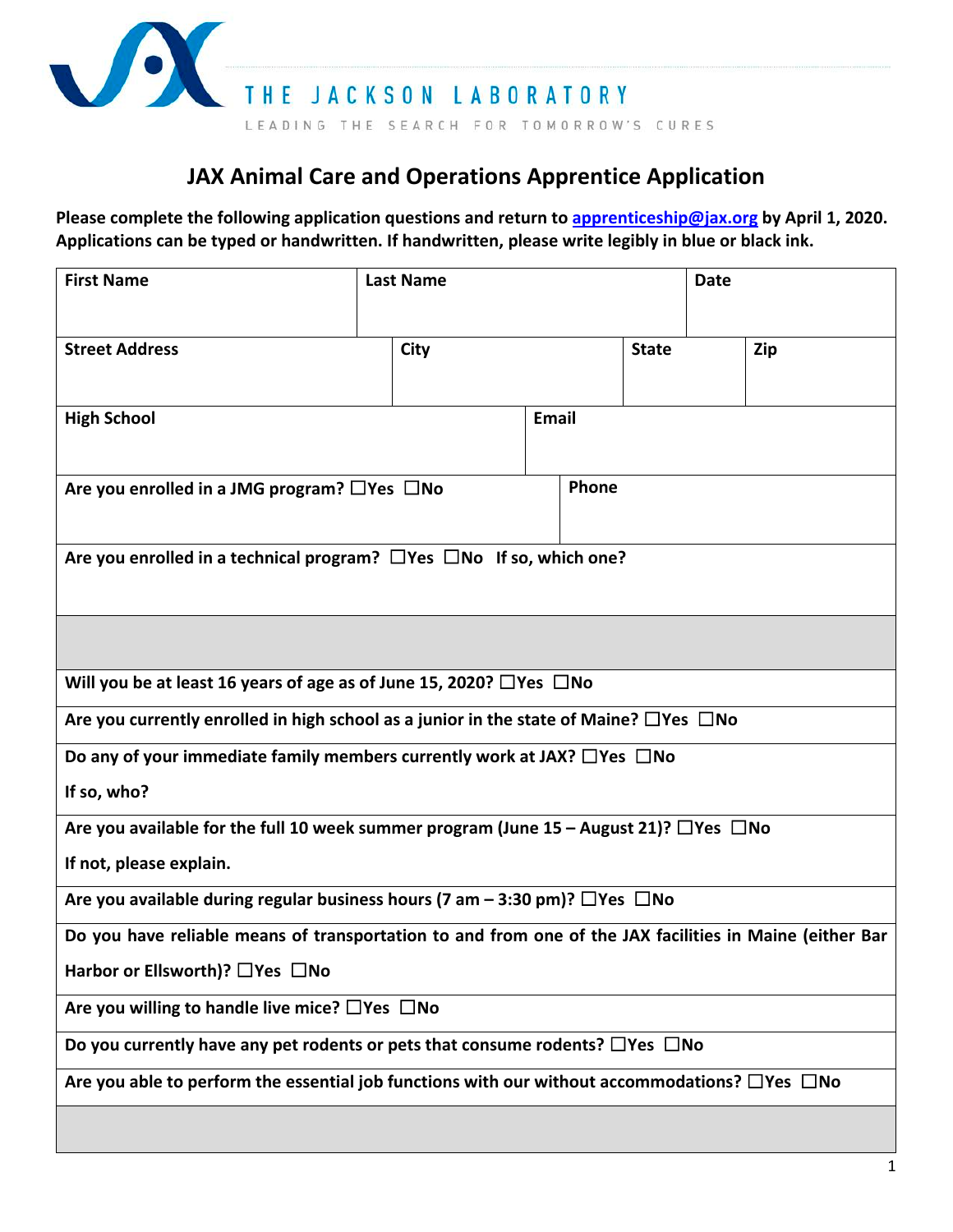

**Please keep responses between 50-250 words per question.**

**Why are you interested in the JAX Animal Care Apprenticeship Program? What do you hope** 

**to get out of it?**

**What do you do in your spare time?**

**Where do you see yourself in 5 years?**